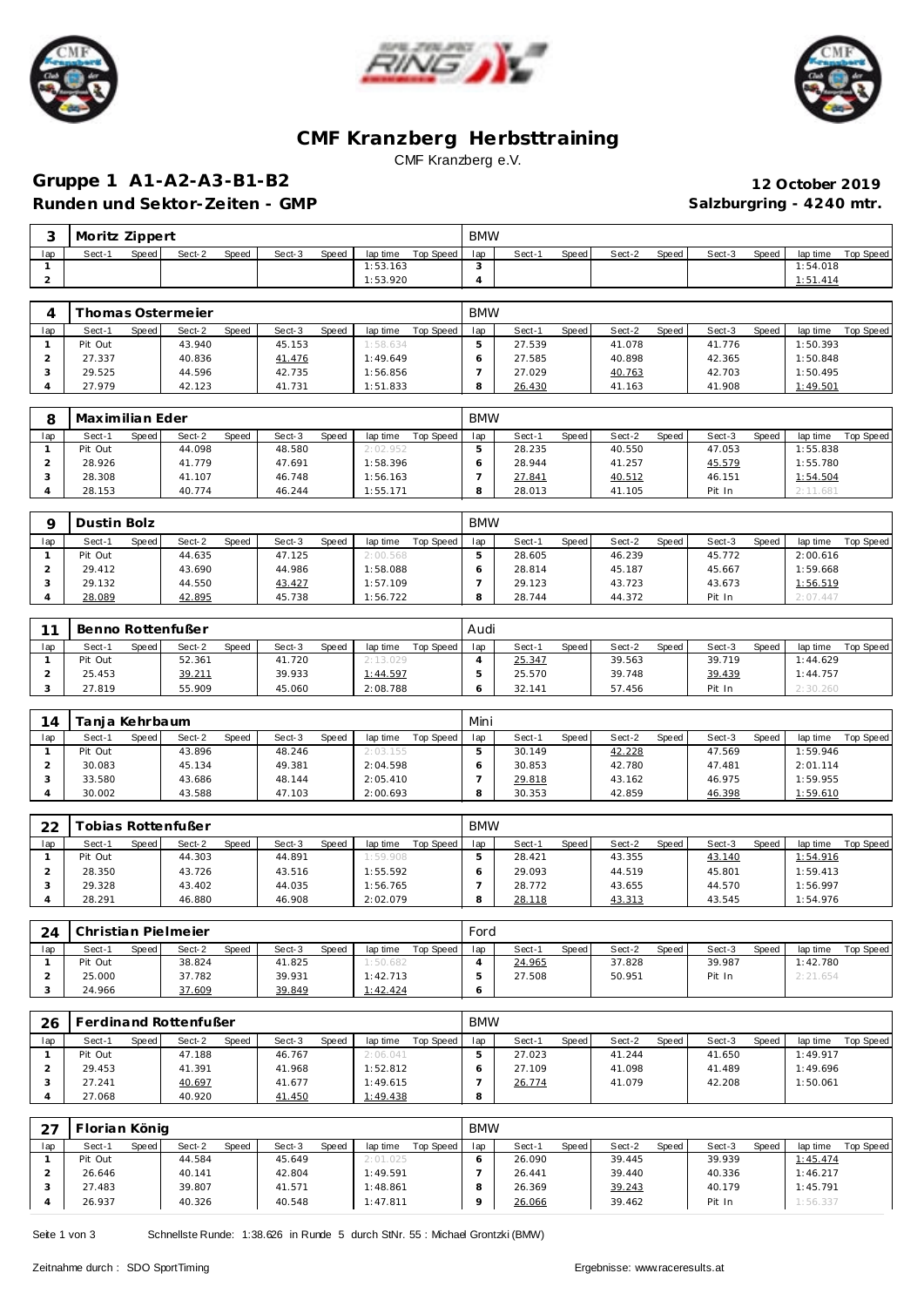





#### **CMF Kranzberg Herbsttraining** CMF Kranzberg e.V.

# **Gruppe 1 A1-A2-A3-B1-B2 12 October 2019**

Runden und Sektor-Zeiten - GMP **Salzburgring - 4240 mtr.** Salzburgring - 4240 mtr.

**28.457 54.208 Pit In** 2:24.866

| 5   | 26.745        |       | 39.981 |       | 39.845 |       | 1:46.571 |           | 10         |        |       |        |       |        |       |          |           |
|-----|---------------|-------|--------|-------|--------|-------|----------|-----------|------------|--------|-------|--------|-------|--------|-------|----------|-----------|
|     |               |       |        |       |        |       |          |           |            |        |       |        |       |        |       |          |           |
| 28  | Rainer Hammer |       |        |       |        |       |          |           | <b>BMW</b> |        |       |        |       |        |       |          |           |
| lap | Sect-1        | Speed | Sect-2 | Speed | Sect-3 | Speed | lap time | Top Speed | lap        | Sect-1 | Speed | Sect-2 | Speed | Sect-3 | Speed | lap time | Top Speed |
|     | Pit Out       |       | 43.957 |       | 42.249 |       | 1:55.918 |           | э          | 26.077 |       | 40.070 |       | 39.384 |       | 1:45.531 |           |
|     | 26.408        |       | 40.262 |       | 39.875 |       | 1:46.545 |           | 6          | 26.045 |       | 40.491 |       | 39.108 |       | 1:45.644 |           |
|     | 26.501        |       | 40.008 |       | 39.193 |       | 1:45.702 |           |            | 25.990 |       | 39.902 |       | 39.111 |       | 1:45.003 |           |
|     | 26.110        |       | 39.780 |       | 40.153 |       | 1:46.043 |           | 8          | 28.457 |       | 54.208 |       | Pit In |       | 2:24.866 |           |

| 29  | Thomas Czölder |       |        |              |        |       |          |           | Fiat |        |       |        |       |        |       |          |           |
|-----|----------------|-------|--------|--------------|--------|-------|----------|-----------|------|--------|-------|--------|-------|--------|-------|----------|-----------|
| lap | Sect-1         | Speed | Sect-2 | <b>Speed</b> | Sect-3 | Speed | lap time | Top Speed | lap  | Sect-1 | Speed | Sect-2 | Speed | Sect-3 | Speed | lap time | Top Speed |
|     | Pit Out        |       | 43.636 |              | 45.486 |       | 2:00.925 |           |      | 27.217 |       | 42.026 |       | 43.620 |       | 1:52.863 |           |
|     | 27.545         |       | 41.844 |              | 43.689 |       | 1:53.078 |           |      | 27.546 |       | 42.185 |       | 42.989 |       | 1:52.720 |           |
|     | 27.364         |       | 41.971 |              | 42.702 |       | 1:52.037 |           |      | 27.934 |       | 42.213 |       | 43.226 |       | 1:53.373 |           |
|     | 27.303         |       | 42.236 |              | 43.760 |       | 1:53.299 |           |      | 27.902 |       | 42.143 |       | 42.646 |       | 1:52.691 |           |

| 31  | Wolfgang Bauer |       |        |              |        |       |          |           | Clio |        |       |        |       |        |              |          |           |
|-----|----------------|-------|--------|--------------|--------|-------|----------|-----------|------|--------|-------|--------|-------|--------|--------------|----------|-----------|
| lap | Sect-1         | Speed | Sect-2 | <b>Speed</b> | Sect-3 | Speed | lap time | Top Speed | lap  | Sect-1 | Speed | Sect-2 | Speed | Sect-3 | <b>Speed</b> | lap time | Top Speed |
|     | Pit Out        |       | 44.175 |              | 46.699 |       | 2:06.787 |           |      | 25.020 |       | 37.511 |       | 39.767 |              | 1:42.298 |           |
|     | 27.692         |       | 38.486 |              | 40.844 |       | 1:47.022 |           |      | 25.512 |       | 37.558 |       | 40.416 |              | 1:43.486 |           |
|     | 25.903         |       | 38.019 |              | 40.208 |       | 1:44.130 |           |      | 25.501 |       | 37.726 |       | 39.599 |              | 1:42.826 |           |
|     | 25.633         |       | 37.892 |              | 39.779 |       | 1:43.304 |           |      | 25.318 |       | 37.430 |       | 40.353 |              | 1:43.101 |           |

| 38  | Peter Kratzer |       |        |              |        |       |          |           | Renault |        |       |        |       |        |       |          |           |
|-----|---------------|-------|--------|--------------|--------|-------|----------|-----------|---------|--------|-------|--------|-------|--------|-------|----------|-----------|
| lap | Sect-1        | Speed | Sect-2 | <b>Speed</b> | Sect-3 | Speed | lap time | Top Speed | lap     | Sect-1 | Speed | Sect-2 | Speed | Sect-3 | Speed | lap time | Top Speed |
|     | Pit Out       |       | 43.235 |              | 42.805 |       | 1:56.641 |           |         | 25.572 |       | 39.384 |       | 39.287 |       | 1:44.243 |           |
|     | 26.596        |       | 39.148 |              | 39.477 |       | 1:45.221 |           |         | 25.686 |       | 38.513 |       | 39.276 |       | 1:43.475 |           |
|     | 26.034        |       | 39.045 |              | 39.787 |       | 1:44.866 |           |         | 26.523 |       | 38.605 |       | 38.936 |       | 1:44.064 |           |
|     | 26.058        |       | 38.866 |              | 39.558 |       | 1:44.482 |           |         | 25.431 |       | 38.604 |       | 39.992 |       | 1:44.027 |           |
|     | 25.751        |       | 38.785 |              | 39.502 |       | 1:44.038 |           | 10      |        |       |        |       |        |       |          |           |

| 39  | Alex Schruff |       |        |              |        |       |          |           | <b>BMW</b> |        |         |        |       |        |              |          |           |
|-----|--------------|-------|--------|--------------|--------|-------|----------|-----------|------------|--------|---------|--------|-------|--------|--------------|----------|-----------|
| lap | Sect-1       | Speed | Sect-2 | <b>Speed</b> | Sect-3 | Speed | lap time | Top Speed | lap        | Sect-1 | Speed i | Sect-2 | Speed | Sect-3 | <b>Speed</b> | lap time | Top Speed |
|     | Pit Out      |       | 45.277 |              | 45.862 |       | 1:58.882 |           |            | 25.361 |         | 37.989 |       | 42.762 |              | 1:46.112 |           |
|     | 29.020       |       | 43.834 |              | 46.290 |       | 1:59.144 |           |            | 25.350 |         | 38.109 |       | 40.475 |              | 1:43.934 |           |
|     | 25.609       |       | 37.680 |              | 40.191 |       | 1:43.480 |           |            | 25.493 |         | 38.173 |       | 40.891 |              | 1:44.557 |           |
|     | 25.283       |       | 38.345 |              | 40.326 |       | 1:43.954 |           |            |        |         |        |       |        |              |          |           |

| 40  | Benny Sauer |       |        |       |        |              |          |           | <b>BMW</b> |        |       |        |       |        |       |          |           |
|-----|-------------|-------|--------|-------|--------|--------------|----------|-----------|------------|--------|-------|--------|-------|--------|-------|----------|-----------|
| lap | Sect-1      | Speed | Sect-2 | Speed | Sect-3 | <b>Speed</b> | lap time | Top Speed | lap        | Sect-1 | Speed | Sect-2 | Speed | Sect-3 | Speed | lap time | Top Speed |
|     | Pit Out     |       | 46.819 |       | 49.042 |              | 2:07.506 |           |            | 25.554 |       | 36.302 |       | 38.860 |       | 1:40.716 |           |
|     | 28.938      |       | 42.224 |       | 41.618 |              | 1:52.780 |           |            | 24.797 |       | 36.577 |       | 37.777 |       | 1:39.151 |           |
|     | 28.334      |       | 50.307 |       | 45.629 |              | 2:04.270 |           |            | 24.814 |       | 36.249 |       | 38.129 |       | 1:39.192 |           |
|     | 24.999      |       | 36.745 |       | 40.220 |              | 1:41.964 |           | $\circ$    | 25.539 |       | 48.783 |       | Pit In |       | 2:11.438 |           |

|     | Helmut Landherr |         |        |       |        |       |          |           | C lio |        |       |        |       |        |              |          |           |
|-----|-----------------|---------|--------|-------|--------|-------|----------|-----------|-------|--------|-------|--------|-------|--------|--------------|----------|-----------|
| lap | Sect-′          | Speed I | Sect-2 | Speed | Sect-3 | Speed | lap time | Top Speed | lap   | Sect-1 | Speed | Sect-2 | Speed | Sect-3 | <b>Speed</b> | lap time | Top Speed |

| 43  | Kellner Eisinger |                 |                 |                       | <b>BMW</b> |                 |                 |                 |                       |
|-----|------------------|-----------------|-----------------|-----------------------|------------|-----------------|-----------------|-----------------|-----------------------|
| lap | Speed<br>Sect-1  | Speed<br>Sect-2 | Speed<br>Sect-3 | Top Speed<br>lap time | lap        | Speed<br>Sect-1 | Sect-2<br>Speed | Speed<br>Sect-3 | Top Speed<br>lap time |
|     | Pit Out          | 40.004          | 40.623          | 1:48.973              |            | 24.583          | 37.148          | 38.794          | 1:40.525              |
|     | 24.615           | 37.626          | 37.947          | 1:40.188              |            | 24.539          | 37.422          | 37.261          | 1:39.222              |
|     | 24.579           | 37.787          | 38.645          | 1:41.011              |            | 24.789          | 36.754          | 37.781          | 1:39.324              |
|     | 25.557           | 37.576          | 39.754          | 1:42.887              | 8          |                 |                 |                 |                       |

| 44  | Christian Streber |       |        |       |        |       |          |           | <b>BMW</b> |        |       |        |       |        |       |          |           |
|-----|-------------------|-------|--------|-------|--------|-------|----------|-----------|------------|--------|-------|--------|-------|--------|-------|----------|-----------|
| lap | Sect-1            | Speed | Sect-2 | Speed | Sect-3 | Speed | lap time | Top Speed | lap        | Sect-1 | Speed | Sect-2 | Speed | Sect-3 | Speed | lap time | Top Speed |
|     | Pit Out           |       | 44.492 |       | 46.317 |       | 2:02.416 |           |            | 26.693 |       | 39.593 |       | 39.955 |       | 1:46.241 |           |
|     | 29.075            |       | 41.552 |       | 43.783 |       | 1:54.410 |           |            | 26.606 |       | 38.913 |       | 39.964 |       | 1:45.483 |           |
|     | 28.653            |       | 39.680 |       | 40.031 |       | 1:48.364 |           |            | 28.029 |       | 39.674 |       | 40.191 |       | 1:47.894 |           |
|     | 25.573            |       | 39.190 |       | 39.435 |       | 1:44.198 |           |            | 25.780 |       | 38.994 |       | 39.607 |       | 1:44.381 |           |

Seite 2 von 3 Schnellste Runde: 1:38.626 in Runde 5 durch StNr. 55 : Michael Grontzki (BMW)